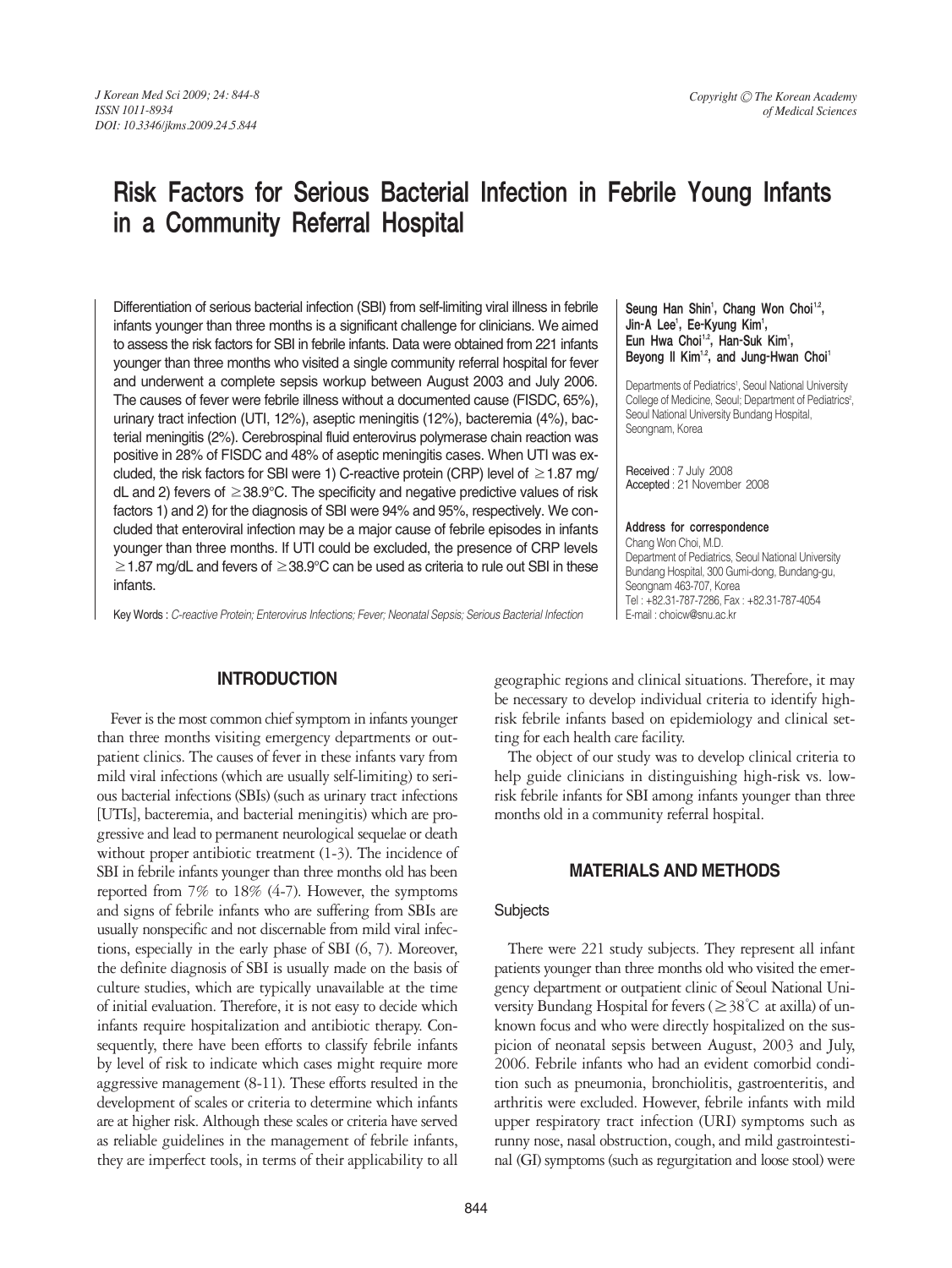not excluded, because the presence of such conditions was not sufficient to rule out neonatal sepsis. Preterm infants who had fevers in the neonatal intensive care unit and term infants who had fevers within the first 72 hr after birth (and thus were suspected to be affected with early-onset neonatal sepsis) were also excluded. All infants underwent a complete sepsis workup, the indication of which was an ill-looking appearance or a fever of  $\geq$  39°C (2, 3). Body temperature was measured at the axilla, and the highest body temperature documented during the stay in the emergency department or outpatient clinic was recorded. The institutional review board approved this study. Informed consent was obtained from parents before inclusion in the study.

### Methods

Complete sepsis workup included blood and urine cultures, complete blood cell count, C-reactive protein (CRP), urinalysis with microscopic examination of urinary sediment, chest radiography, and lumbar puncture. Cerebrospinal fluid (CSF) samples from lumbar puncture were used for cell counts, chemistry including glucose and protein, bacterial and fungal cultures, viral cultures for *Herpes simplex* virus and *Enterovirus* and polymerase chain reaction (PCR) for *Herpes simplex* virus and *Enterovirus*. For Enterovirus PCR, real-time nested reverse-transcription PCR was used. For any URI symptoms, viral cultures for influenza virus, parainfluenza virus, and respiratory syncytial virus were performed with nasal aspirate. For any GI symptoms, latex agglutination tests for rotavirus and adenovirus were done. Febrile illness without a documented cause (FISDC) was applied when the fever subsided spontaneously within five days after admission and the febrile infant left the hospital without any complications or sequelae. Aseptic meningitis was defined as CSF pleocytosis with a negative CSF culture, whereas bacterial meningitis was defined as CSF pleocytosis with a positive CSF culture. Bacteremia was defined as a positive blood culture with or without sepsis syndrome. Urinary tract infection (UTI) was defined as culture-positive ( $\geq 10^5$  CFU/HPF) urine obtained by a urine bag with a concurrent marked pyuria (WBC  $\geq$  50/HPF).

Receiver-operating characteristic (ROC) curves were constructed to select the cut-off values of CRP and peripheral blood WBC counts suggesting SBI. Independent significance of risk factors was evaluated using multivariate logistic regression analysis.

# **RESULTS**

## Demographic variables

The mean gestational age and birth weight of the febrile infants were  $38^{+6} \pm 1^{+6}$  weeks and  $3,263 \pm 490$  g, respectively. The mean age at visit was  $43 \pm 25$  days old  $(34\%, \leq 30)$ 

days old; 39%, 31-60 days old; 27%, 61-90 days old). Male infants were 1.7 fold more common than female infants. A total of 65% of the infants were born through vaginal delivery, whereas 35% were delivered through a Caesarean section.

#### Final diagnosis of febrile infants

FISDC was the most common final diagnosis of the febrile infants and accounted for 63% (n=142) of all febrile infants. Aseptic meningitis and isolated UTI were the next common diagnoses, accounting for 13% (n=28) of cases. Isolated bacteremia accounted for  $3\%$  (n=6), bacterial meningitis for  $2\%$  $(n=4)$ , UTI with concurrent bacteremia for  $1\%$   $(n=3)$ , and miscellaneous for  $5\%$  (n=10) of the febrile infants (Fig. 1).

Among thirteen infants with bacteremia, 54% (n=7) were caused by group B *Streptococcus* (GBS) and 23% (n=3) by *Escherichia coli*. Other bacterial etiologies were *Streptococcus pneumoniae*, *Staphylococcus aureus* and *Streptococcus pyogenes*. Among the seven infants with GBS bacteremia, four infants had concurrent meningitis, one infant had concurrent septic arthritis, and only two infants had isolated bacteremia. In cases of *E. coli* bacteremia, all had concurrent UTIs, but none had meningitis. All cases of bacterial meningitis were caused by GBS, which was also cultured in the blood. In cases of UTI, *E. coli* was cultured in 81% (n=25) and *K. pneumoniae* in 19% (n=6) of cases.

The miscellaneous causes of fever were rotaviral gastroenteritis (n=1), Kawasaki disease (n=2), pneumonia (n=2), acute otitis media  $(n=1)$ , influenza virus infection  $(n=1)$ , and respiratory syncytial virus bronchiolitis (n=1). These infants demonstrated no definite fever focus during the initial evaluation process and underwent complete sepsis work up.



Fig. 1. Final diagnosis of febrile infants younger than three months old.

FISDC, febrile illness without a documented cause; UTI, urinary tract infection.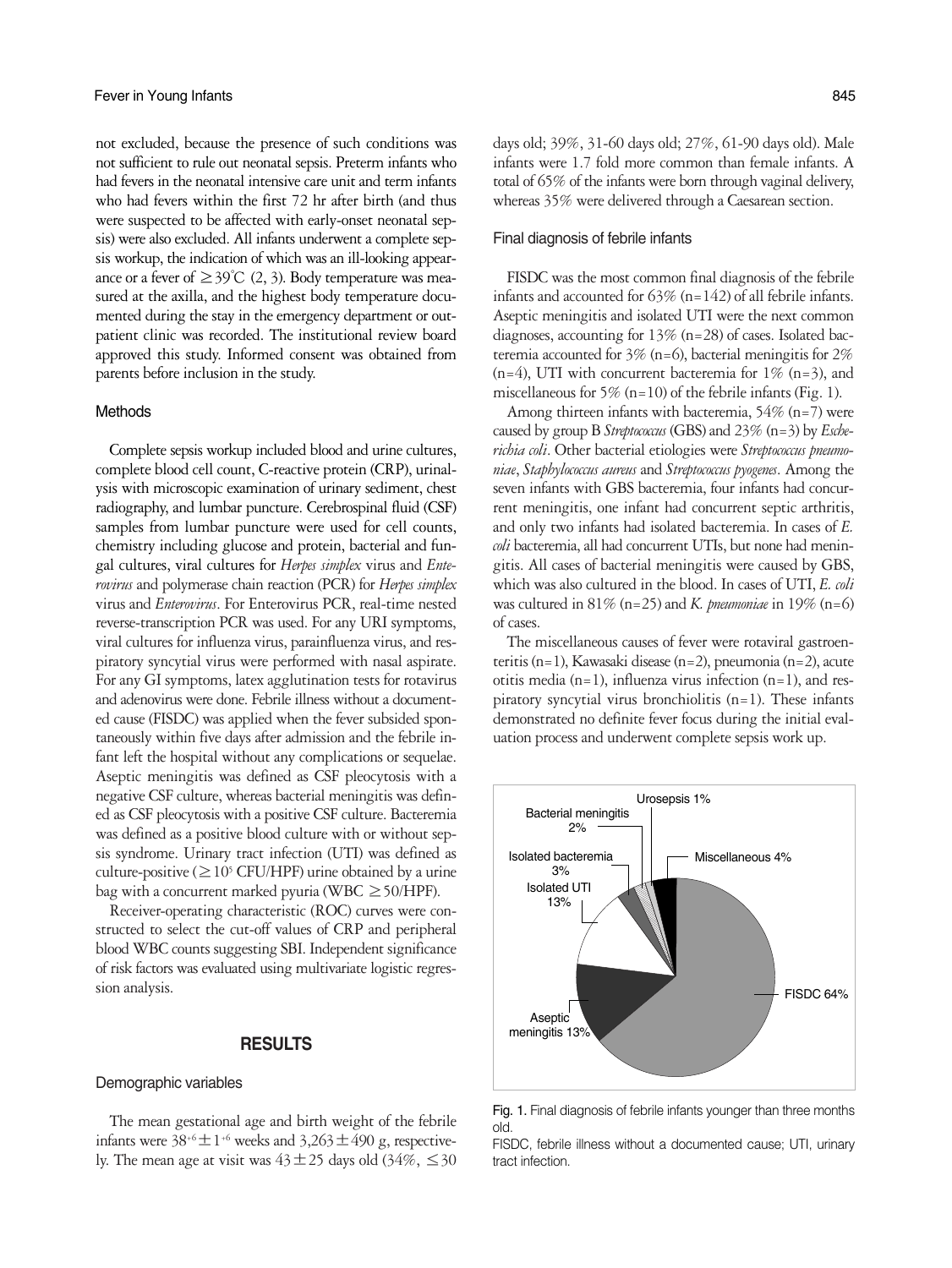#### Seasonal trends

The frequency of febrile infants younger than three months old displayed definite seasonal trending. Nearly half of the visits of febrile infants were during the months of June (13%) and July (29%) (Fig. 2). Approximately 48% of the FISDC cases also occurred in June (18%) and July (30%). Most cases (86%) of aseptic meningitis occurred between May and September, with peak prevalence in July (43%) (Fig. 3). Moreover, 84% of positive CSF enterovirus PCR cases occurred between June and September, with peak prevalence in July (43%) (Fig. 4). CSF enterovirus PCR was positive in 28% of FISDC cases and 48% of aseptic meningitis cases. FISDC and aseptic meningitis accounted for 77% of all febrile episodes. Most of the enterovirus-positive cases were detected by PCR (n=52) rather than by culture (n=8). Six CSF specimens were positive for both enterovirus PCR and culture. There was not a documented epidemic of enterovirus during the study period.

# Risk factors and diagnostic indices for serious bacterial infection

FISDC and aseptic meningitis could be categorized as non-







Fig. 3. Monthly occurrence of specific diagnoses of febrile infants younger than three months old.

FISDC, febrile illness without a documented cause; UTI, urinary

bacterial infections (NBIs) and UTIs, bacterial meningitis and bacteremia could be categorized as SBIs. Among clinical manifestations, the absence of mild URI symptoms in the patient and the absence of URI symptoms in the patient's siblings were the risk factors that differentiated SBI from NBI. Among the laboratory findings, WBC counts  $\geq$  10,580/ $\mu$ L and CRP levels  $\geq$  1.87 mg/dL were risk factors that could differentiate SBI from NBI (Table 1). These risk factors were further assessed using logistic regression analysis. Resultant independent risk factors suggesting SBI rather than NBI were as follows: 1) CRP levels  $\geq$  1.87 mg/dL (odds ratio [OR] 10.9, 95% confidence interval [CI] 4.8-24.6), 2) lack of mild URI symptoms in the patient (OR 6.8, 95% CI 1.5-31.8), and 3) no URI symptoms in the patient's siblings (OR 4.7, 95% CI 1.0-23.1). Combined criteria were determined to be

Table 1. Clinical characteristics and laboratory findings for nonbacterial and serious bacterial infections

| <b>NBI</b><br>$(n=170)$ | SBI<br>$(n=41)$ | $P$ value |
|-------------------------|-----------------|-----------|
| $38.6 \pm 0.4$          | $38.7 \pm 0.5$  | 0.34      |
| 28                      | 17              | 0.14      |
| 37                      | 34              | 0.78      |
| 37                      | 27              | 0.24      |
| 31                      | 37              | 0.46      |
| 12                      | 20              | 0.19      |
| 28                      | 5               | < 0.01    |
| 11                      | 15              | 0.54      |
| 6                       | 2               | 0.37      |
| 20                      | 5               | 0.02      |
| $11.7 \pm 5.0$          | $13.6 \pm 5.6$  | 0.04      |
| 51                      | 76              | < 0.01    |
| $1.20 \pm 1.82$         | $4.18 \pm 4.10$ | < 0.01    |
| 18                      | 68              | <0.01     |
|                         |                 |           |

Values are presented as mean±SD.

\*Cut-off values were selected by using receiver-operating characteristic curves.

NBI, non-bacterial infection; SBI, serious bacterial infection; URI, upper respiratory tract infection; GI, gastrointestinal; WBC, white blood cell; CRP, C-reactive protein.



Fig. 4. Monthly occurrence of positive cerebrospinal fluid enterovirus polymerase chain reaction.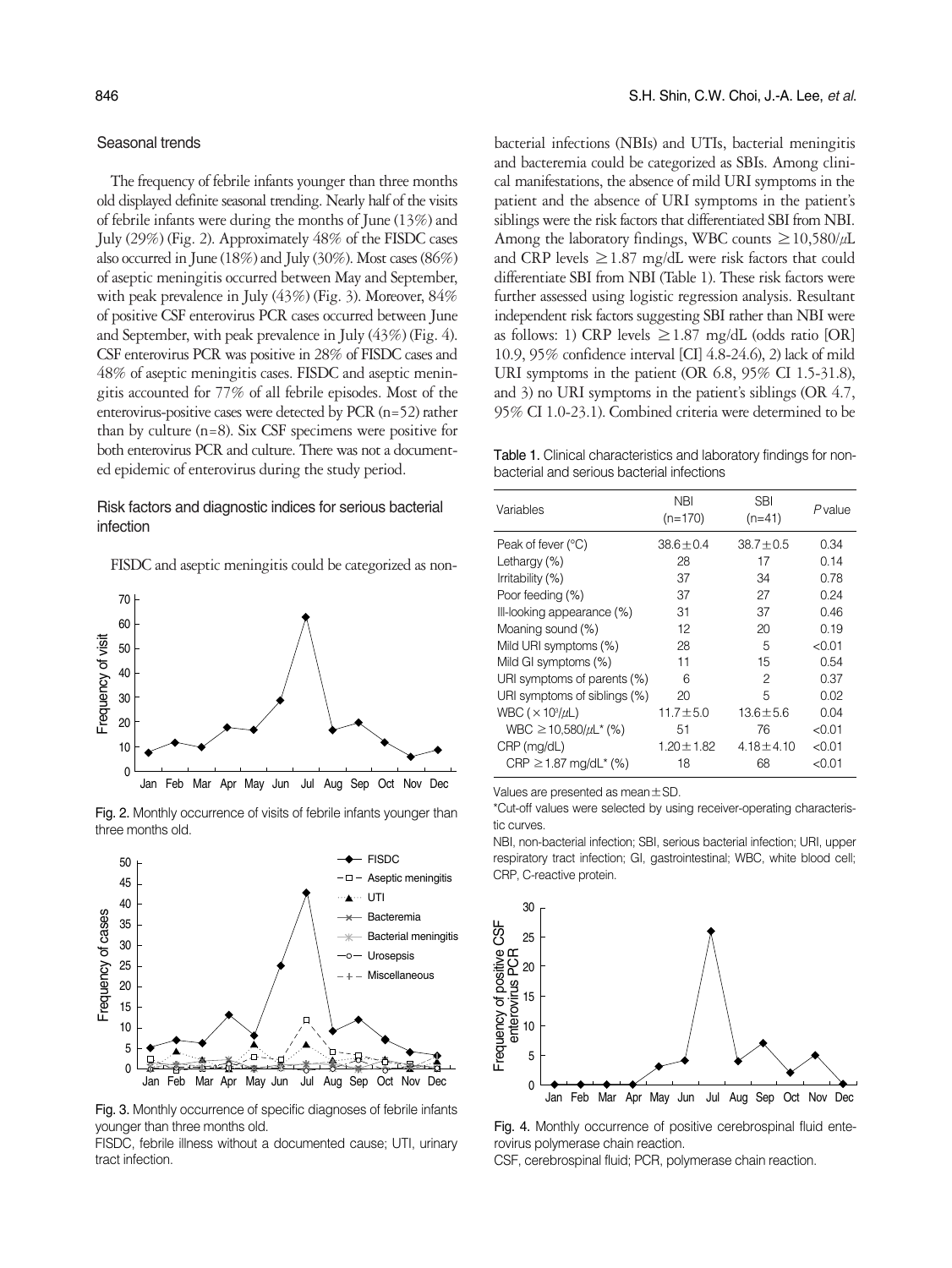Table 2. Clinical characteristics and laboratory findings for nonbacterial infection and serious bacterial infection after excluding isolated urinary tract infection cases

| Variables                                 | NBI<br>$(n=170)$ | SBI<br>$(n=13)$ | $P$ value |
|-------------------------------------------|------------------|-----------------|-----------|
| Peak of fever (°C)                        | $38.6 \pm 0.4$   | $38.9 \pm 0.6$  | 0.02      |
| Fever of $\geq$ 38.9°C* (%)               | 30               | 62              | 0.02      |
| Lethargy (%)                              | 28               | 39              | 0.43      |
| Irritability (%)                          | 37               | 23              | 0.33      |
| Poor feeding (%)                          | 37               | 23              | 0.33      |
| Ill-looking appearance (%)                | 31               | 54              | 0.08      |
| Moaning sound (%)                         | 12               | 15              | 0.70      |
| Mild URI symptoms (%)                     | 28               | 15              | 0.32      |
| Mild GI symptoms (%)                      | 11               | 8               | 0.70      |
| URI symptoms of parents (%)               | 6                | N               | 0.37      |
| URI symptoms of siblings (%)              | 20               | 8               | 0.28      |
| WBC ( $\times$ 10 <sup>3</sup> / $\mu$ L) | $11.7 + 5.0$     | $12.3 \pm 6.1$  | 0.69      |
| $CRP$ (mg/dL)                             | $1.20 \pm 1.82$  | $3.21 \pm 3.01$ | < 0.01    |
| $CRP \ge 1.87$ mg/dL* (%)                 | 18               | 62              | <0.01     |

Values are presented as mean±SD.

\*Cut-off values were selected by using receiver-operating characteristic curves.

NBI, non-bacterial infection; SBI, serious bacterial infection; URI, upper respiratory tract infection; GI, gastrointestinal; WBC, white blood cell; CRP, C-reactive protein.

1) and 2) and 3) having an OR of 14.1 and 95% CI of 6.3- 31.4. The sensitivity, specificity, positive predictive value, and negative predictive values of these combined criteria for SBI were 61% (25/41), 90% (153/170), 60% (25/42), and 91% (153/169), respectively. This means that if a febrile infant does not satisfy all of these criteria, the probability of his or her not having SBI is 91%.

After excluding UTI, which could be indicated early in the initial evaluation process through the presence of marked pyuria, the same analytic procedure was performed to search for the independent risk factors for SBI, excepting UTI. Resultant independent risk factors were as follows: 1) CRP levels  $\geq$  1.87 mg/dL (OR 6.6, 95% CI 2.0-21.9) and 2) fevers of ≥38.9℃ (OR 3.3, 95% CI 1.0-11.1) (Table 2). Combined criteria were 1) and 2) with an OR of 9.0 and 95% CI of 2.5- 32.3. The sensitivity, specificity, positive predictive value, and negative predictive values of these combined criteria were 38% (5/13), 94% (159/170), 31% (5/16), and 95% (159/ 167), respectively. This means that if a febrile infant is not affected with UTI and does not satisfy both of these criteria, the probability of his or her not having SBI is 95%.

# **DISCUSSION**

It is always not easy for physicians to discriminate SBI requiring prompt and proper antibiotic treatment from other self-limiting viral illnesses. To date, according to the conservative guidelines, most physicians hospitalized all febrile in-

fants younger than three months old and initiated empirical antibiotic therapy. However, these unreserved admission policies brought up problems such as increased medical and socioeconomic costs, waste of community medical resources, and injudicious exposure of young infants to antibiotics (11). Since then, many studies have attempted to develop a stratification system which could guide physicians to distinguish SBI from self-limiting viral illness (8-11). As a result, several stratification systems have been developed. However, they could not be applicable in all situations due to differences in epidemiology and clinical settings. Therefore, it is advisable to develop a suitable stratification system based on the epidemiology and clinical setting of each individual health care center.

Although the patients we enrolled were febrile infants with ill-looking appearances or high fevers, we tried to find some indicators which could guide us in differentiating SBI from self-limiting viral illness in clinical manifestations and laboratory findings. The combined criteria are 1) CRP levels  $\geq$  1.87 mg/dL, 2) no URI symptoms, and 3) no URI symptoms in the patient's siblings. This combined ctiteria have an OR of 14.1, specificity of 90%, and a negative predictive value of 91% for SBI. Furthermore, in the emergency department or outpatient clinic setting, physicians can easily and promptly screen UTI by urinalysis. Thus, we searched for risk factors for SBI after excluding isolated UTI cases. Resultant combined criteria are 1) CRP levels  $\geq$  1.87 mg/dL and 2) fevers of  $\geq$  38.9°C have an OR of 9.0, specificity of 94%, and negative predictive value of 95% for SBIs, except for UTI. This implies that, in the context of the emergency department or outpatient clinic setting, if we could exclude febrile infants whose urinalysis demonstrates marked pyuria, the remaining febrile infants who do not satisfy both CRP level of  $\geq 1.87$ mg/dL and fever of  $\geq$  38.9°C could be considered to be in the low-risk group and are unlikely to have an SBI, with a probability of 95%. This low-risk group of infants may be discharged from emergency department or outpatient clinic without hospitalization. However, a remaining probability of 5% and the fact that these criteria have not been validated yet necessitates a meticulous follow-up plan for discharged febrile infants. This follow-up plan should include a reliable caretaker, detailed directions for revisiting the hospital, and easy accessibility to the hospital. If these conditions cannot be satisfied, it would be safer to hospitalize the febrile infants.

There was an interesting feature in monthly prevalence of febrile infants (Fig. 2). Nearly half of the visits of febrile infants were concentrated in June (13%) and July (29%). Approximately 48% of FISDC occurred in June (18%) and July (30%). Aseptic meningitis also had similar seasonal incidence, occurring between May to September, with the most cases occurring in July (43%) and August (14%). Moreover, positive CSF enterovirus PCRs occurred mostly from June to September, with a peak in July (43%). In terms of specific diagnosis, CSF enterovirus PCR was positive in 28% of FISDC cases and 48% of aseptic meningitis cases. These two morbidities